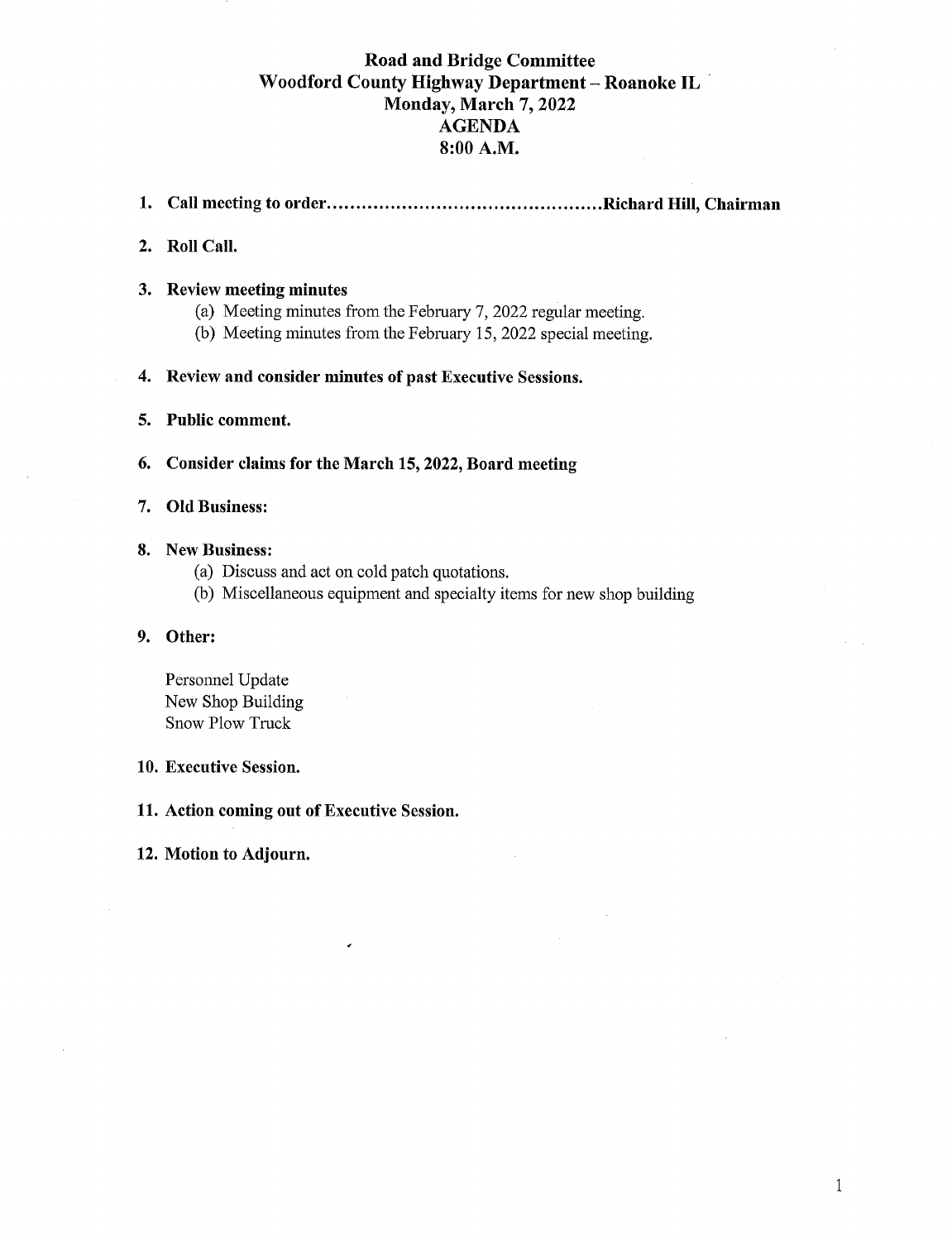#### **Road and Bridge Committee** Woodford County Highway Department - Roanoke IL Monday, February 7, 2022 **MINUTES** 8:00 A.M.

#### 1. Call meeting to order

The meeting was called to order at 8:02 A.M.

#### 2. Roll Call.

Dan Steffen, Nick Miller, Dave Meinhold and Jerry Smith were all present along with County Engineer Conrad Moore. Richard Hill joined the meeting via telephone and Donny Tolan was excused.

#### 3. Review meeting minutes of regular meeting on January 10, 2022.

Motion to approve January 10<sup>th</sup>, 2022 minutes made by Smith, seconded by Miller. *Motion* passed.

4. Review and consider minutes of past Executive Sessions.

# 5. Public comment.

None

#### 6. Consider claims for the February 15, 2022, Board meeting

Motion to approve February claims made by Memmold, seconded by Miller. Question as to what classes Lee Kupfer had attended They were aggregate technician classes, and he has a few more to attend. It was also asked when we would switch overfrom Yoder Oil to F&S. Bids are done in January and the new prices go into effect April 1. So the first of April we will switch over to FS as our fuel supplier. Motion passed,

#### 7. Old Business:

(a) Consider appropriating Rebuild Illinois Bond Funds for Section 16-00091-02-RR.

Motion to approve appropriating Rebuild Illingia. Bond Funds for section 16-00091-02-BR made by Meinhold seconded by Smith. This is for CH 13 project, at the railroad tracks. There will be multiple fund sources used for this project a Grant for \$112,500, Local funds of \$12,500, TARP funds for \$33,700, and RBI funds for \$329,500. The RBI funds have to be appropriated in order to use them. It was asked if the surface would be evened out to remove the rough surface of the railroaditracks. The surface will be even with the tracks. Motion passed.

(b) Disguss and act on DOT Joint Funding Agreement for CH 13 Project, Section 16-00091-02-RR<sup>3</sup>

Motion to approve the IDOF joint funding agreement for CH 13 project made by Smith, seconded by Meinhold. We have a grant for \$112,500. The county has to match 10% of the grant funds (\$12,500). Motion passed.

We are on the April letting for that project. The paperwork has been submitted for the Railroad to get an easement and we are waiting to hear if that has been granted. Should we not have the easement by April, then we would move to a subsequent letting.

 $3(a)$ 

 $\mathbf{1}$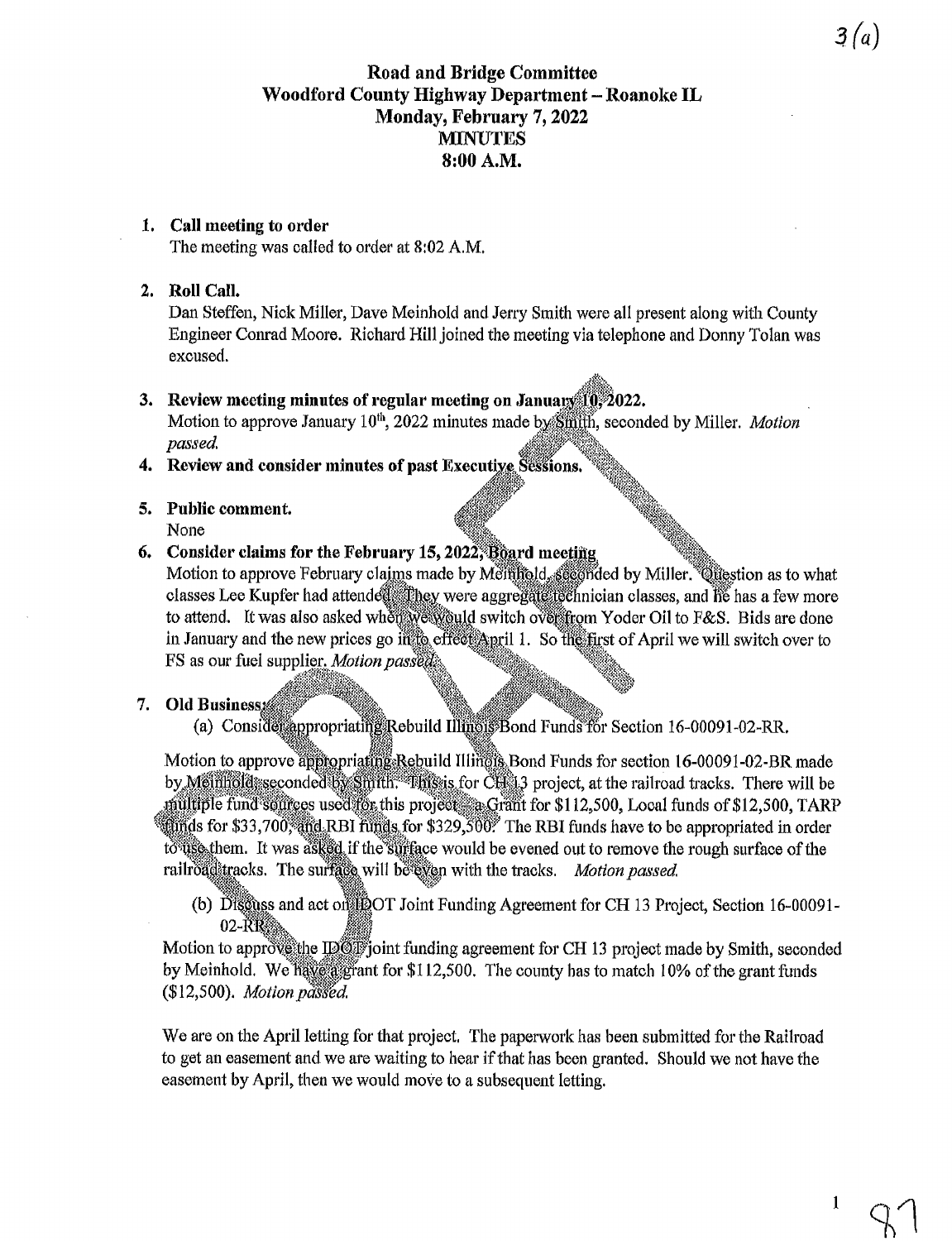#### **Road and Bridge Committee** Woodford County Highway Department - Roanoke IL Monday, February 7, 2022 **MINUTES** 8:00 A.M.

#### 8. New Business:

(a) Discuss and act on spray patch oil quotes, Section 22-00000-19-GM.

Motion by Smith, seconded by Miller to approve the spray patch oil quotes. Mr. Steffen will abstain from voting. We only received one bid, and for the last several years have only received one bid. That bid is up about 12% from last year, but is within the estimated range. This is for oil that is mixed for spray patching. Discussion on heating the product. We estimate for 11,000 gallons, but only pay for the quantity we use. Last year wearsed around 9,000 gallons. Motion passed.

(b) Discuss and act on quotes for stockpiling materials (materials delivered to Highway Dept.), 22-00000-20-GM.

Motion to approve the quotes for stockpiling material made by Memhold, seconded by Miller. Groups 1, 2, and 3 will be accepted. Group 4 is outside the estimated cost. Group 1 is mixed with salt and cinders. Group 2 is CA6, and Group 3 is 3/8 grushed white rock. Discussion on how to get more people to bid. There are not as many truckers as there oncessas to haul product. It was asked if we call companies to notify them when we are accepting bids. It is published in the Woodford County Journal and on the IDOT website that we are accepting bids. Motion passed.

(c) Discuss and act quotes for pit materials (material at the pit), 22-00000-25-GM.

Motion by Smith, seconded by Miller to accept the pit material quotes. Should we be working on a project, and multiply out of material, we can got the business that is most advantageous to pick up more supplies. Motion passed,

(d) Discuss and actomprocurement of Bulk Rock Salt for FY 2022/23.

Motion by Smith seconded by Meinhold to approve procurement of bulk rock salt for FY 22/23. exery year the state does salt procurement. We have to let them know by March how much salt we want for the next year. We currently have approximately 1,000 tons on hand and can receive up to \$500 tons from this year's order. We base our estimate on previous usage. Approval of the resolution allows us to requise tup to  $3000$  tons, but we still only request what we need. The salt never goes bad. It can get a gust on it, but it can be broken up for use. Motion passed.

#### 9. Other:

New Maintenance Building - Misc Equipment

Discussion on hoist options. There are different types of hoist that could be installed  $-$  rotary. platform, mobile, etc. We are not necessarily ready to purchase now, but need to be ready and know what type we want before the floors are done. We will have to have hydraulic lifts for the amount of weight that it will be lifting. One type of pump will require 3 phase electricity and we are not installing that in the building. Mr. Davis has a rotary option that lowers into the floor, making the floor flat. Discussion on depth of the concrete. Most of the hoist require a 6 inch

 $\boldsymbol{2}$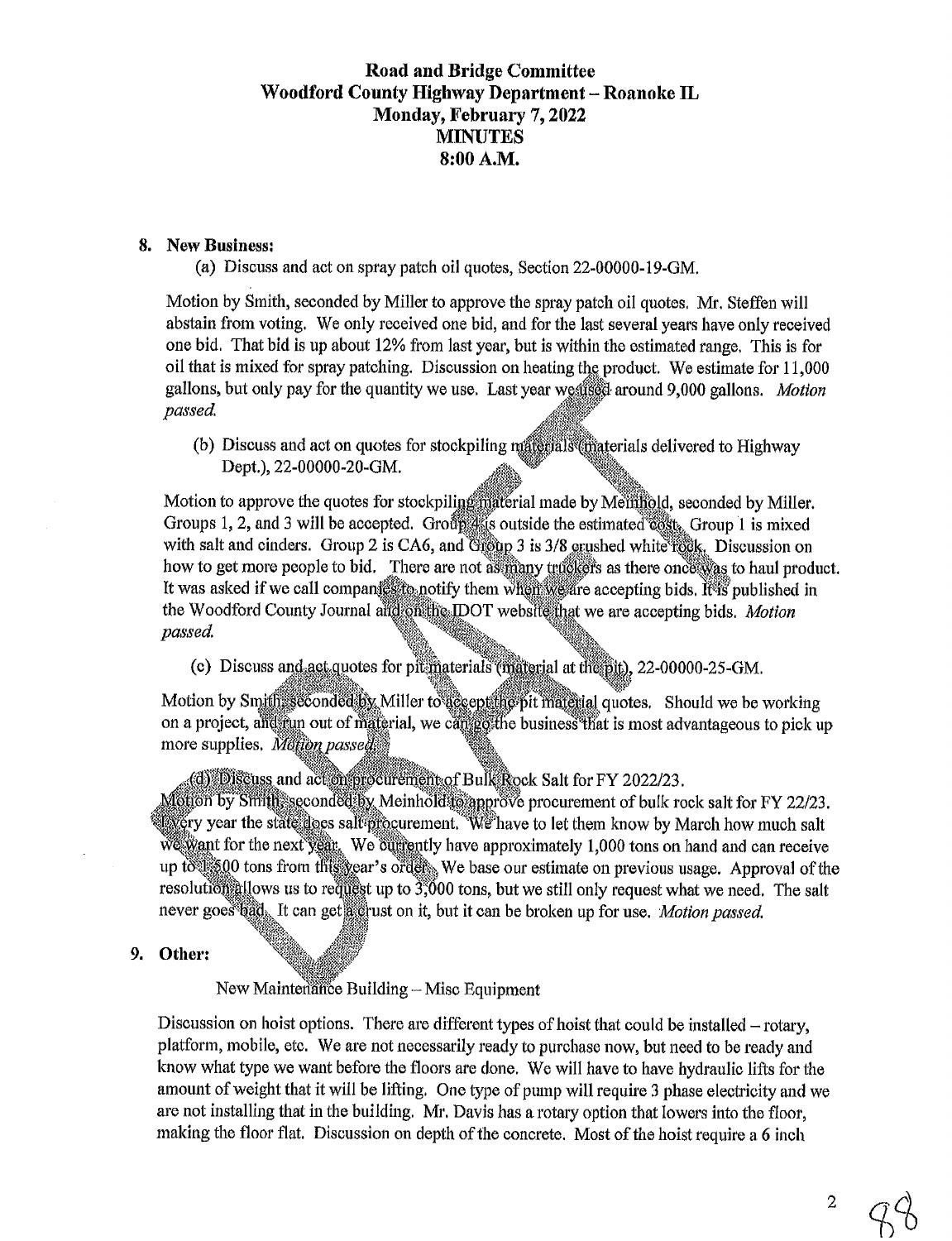#### **Road and Bridge Committee** Woodford County Highway Department - Roanoke IL Monday, February 7, 2022 **MINUTES** 8:00 A.M.

concrete, and we will have 8 inches, so we are covered. Item #4 is a series of mobile hoists that can be positioned where needed. They are battery powered so they can be charged. If we had to lift a loaded truck we would need up to 6 mobile hoists. It was recommended that we do not want to lift a loaded truck. Should the need arise that a truck would need to be lifted and it was loaded, then we should take the end loader and unload the truck. Discussion on if this discussion is premature. We want to make sure we make a connection between the floor heating and this. The Highway Department feels it would be best to have a movable lift. We can look at Sourcewell bids for this. Items on Sourcewell have already been legally bid.

The bid opening for the new building will be this Thursday Multiple packages have been put out for bids. Conrad will gather the bids and make a recommendation to the committee at a special meeting before the Board meeting on Tuesday, February 13<sup>0</sup> He will put together a summary assessment of the bids and email that to the committee beforehand. If a committee member wants to review the bids himself, he is more than we come to go to the Highway Department and look at them. We need to make sure the total of the bids do not exceed our estimate. We currently have a little over 2 million dollars saved for the building. The lowest responsible bid has to be taken.

#### 10. Executive Session.

#### 11. Action coming out of Executive Session

#### 12. Motion to Adjourn.

Motion to adjourn made by Meinhold, seconded by Smith Motion passed.

Meeting adjourned at 8:55 AM

### Submitted by Deb Breyma

Kichard Hill, Chairman Road and Bridge Committee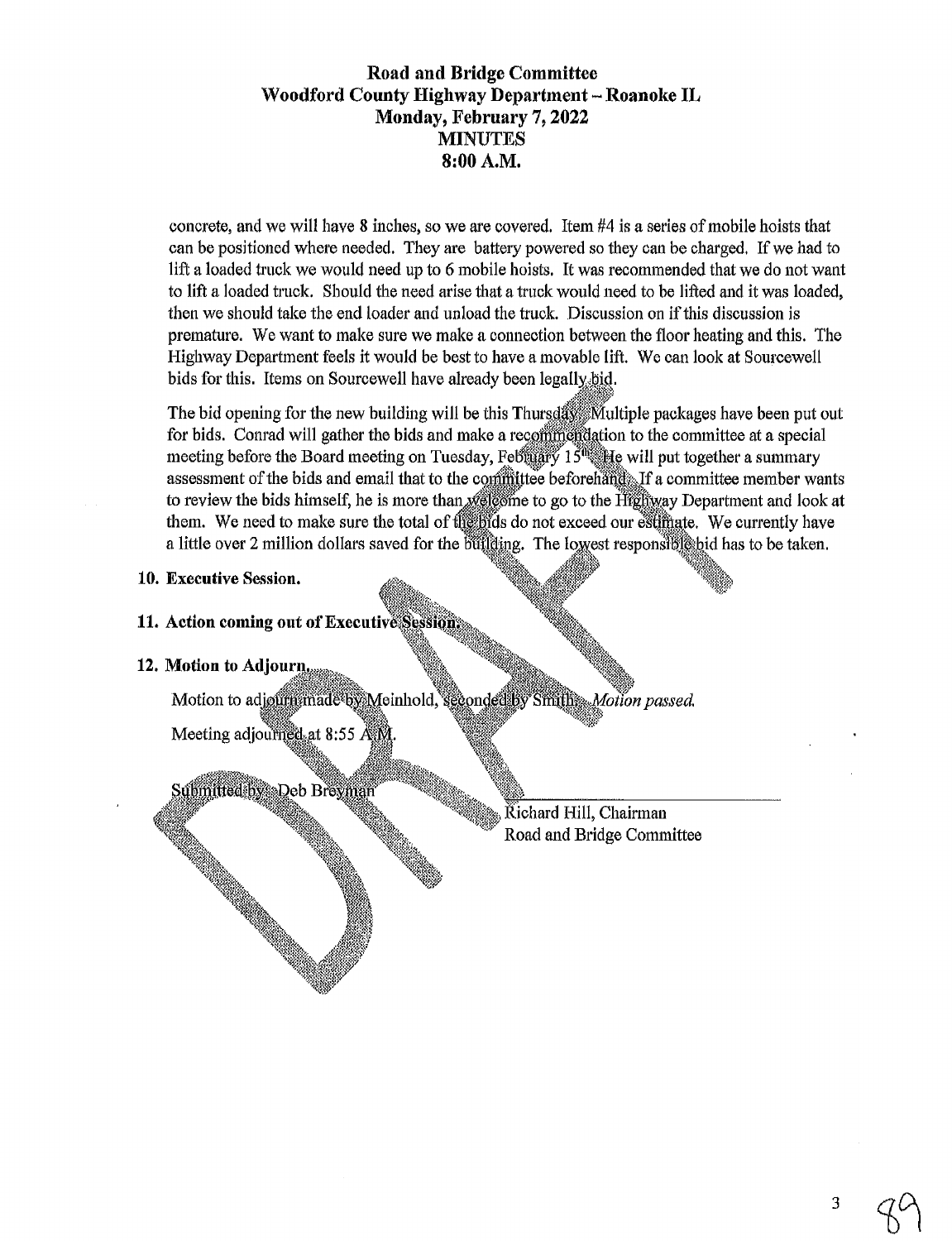#### **Road and Bridge Committee \*\*\* Special Meeting \*\*\* Woodford County Board Room – Eureka, IL Tuesday, FEBRUARY 15, 2022 MINUTES 5:45 PM**

#### **1. Call meeting to order**

The meeting was called to order at 5:45 by Vice-Chairman Steffen.

#### **2. Roll Call.**

Dan Steffen, Dave Meinhold, Nick Miller, Donald Tolan, and alternate Jerry Smith all present. Richard Hill was present via phone.

#### **3. Public comment.**

None

#### **4. New Business:**

(a) Discuss and act on bids for new Maintenance Building.

Bids were opened last Thursday for the new Highway Shop. County Engineer Moore made a request for a motion to approve the lowest bids. Bid total is \$1,741,851.37. Motion made by Meinhold to accept the lowest bids, seconded by Miller. Bids were put out in different packages and we received multiple bids for each package. The total bids is about 0.7% over our estimated costs. Four of the ten contracts will be awarded to contractors located in Woodford County. Approximately 70% of the dollar value of the project will be awarded to contractors located in Woodford County. Chris Tyra has worked with all the bid winners and is happy with the bids and the contractors. The committee was pleased that there were a number of bids for each package, the cost being close to the estimate, and that this process worked so well. It was asked how long the bids were good for. It was felt that we needed to get the contracts signed as soon as possible, so that the contractor can order the supplies needed. We are in an environment right now were supplies are taking longer to receive. *Motion passed.* 

#### **5. Other:**

#### **6. Executive Session.**

#### **7. Action coming out of Executive Session.**

#### **8. Motion to Adjourn.**

Motion to adjourn made by Hill, seconded by Smith. *Motion passed.* 

Meeting adjourned at 5:53 PM.

Submitted by: Deb Breyman

Richard Hill, Chairman Road & Bridge Committee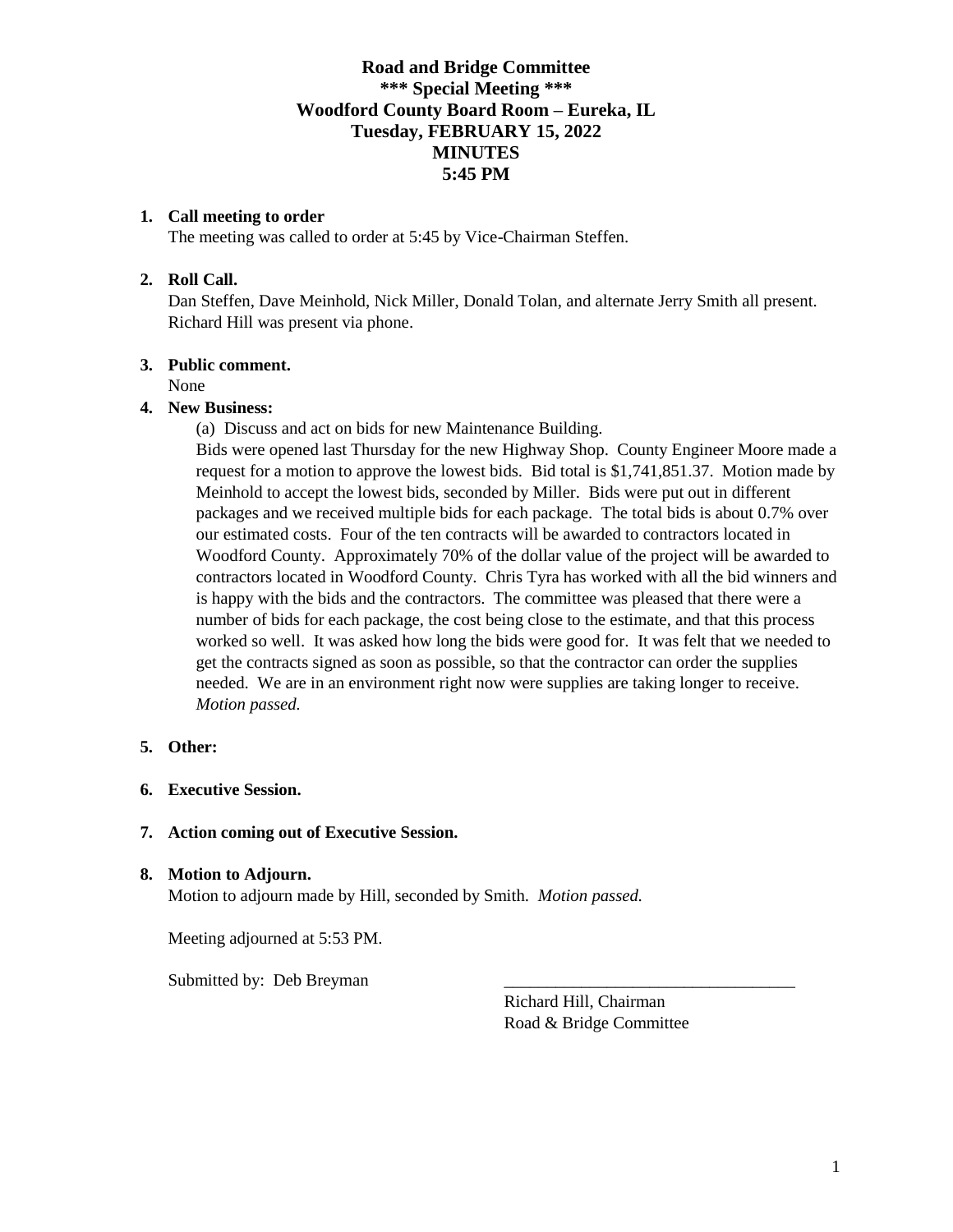# **CLAIMS SUMMARY SHEET FOR THE WOODFORD COUNTY HIGHWAY DEPARTMENT**

Following are the totals of all claims for each fund of the Woodford County Highway Department approved at the March 8, 2022 Road and Bridge Committee meeting. The individual claims for each fund will be submitted for approval and payment at the March 15, 2022 County Board Meeting. This summary sheet is prepared at the request of the **County Clerk.** 

| <b>County Highway Fund</b>          | \$21,225.00 |
|-------------------------------------|-------------|
| <b>County Bridge Fund</b>           | 5,107.50    |
| <b>County Matching Fund</b>         | \$15,342.23 |
| <b>County Motor Fuel Tax Fund</b>   | \$40,107.53 |
| <b>Township Motor Fuel Tax Fund</b> | \$10,645.84 |
| Township Bridge Fund                | \$0.00      |

Submitted and Approved by the Road & Bridge Committee at the meeting held:

**March, 2022** 

Í

L-Claims

ľ,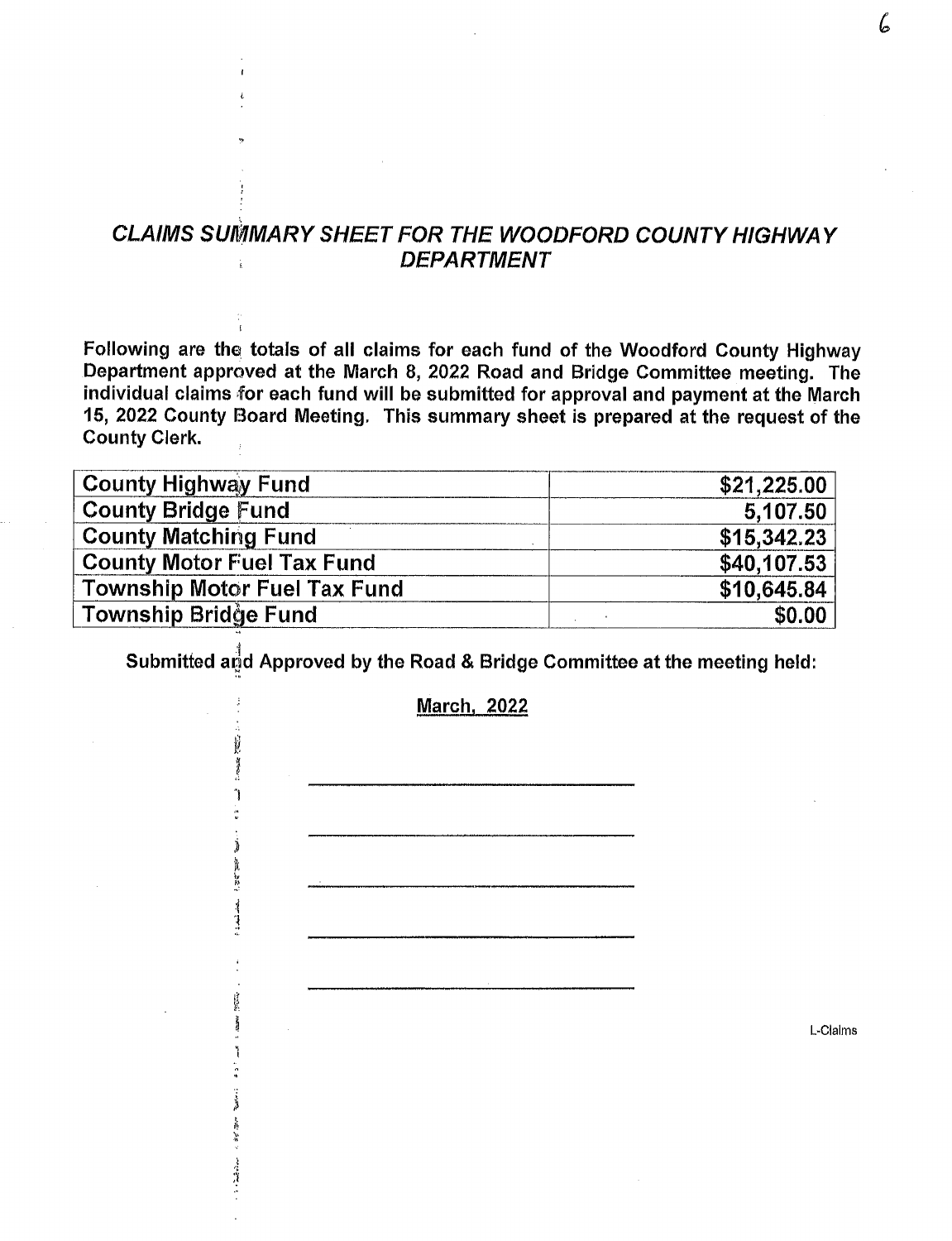#### County Highway Date Range: 3/1/2022 - 3/1/2022

Monday, February 28, 2022 Date:

÷,

The Committee for Woodford County have met and approved the following Claims.

l,

 $\frac{1}{2}$ 

 $\bar{z}$ 

| <b>DATE</b>        | <b>VENDOR NAME</b>           | <b>DESCRIPTION</b>                                                             | <b>ACCOUNT</b>      | <b>AMOUNT</b> |
|--------------------|------------------------------|--------------------------------------------------------------------------------|---------------------|---------------|
| 3/1/2022<br>CHECK: | ARAMARK UNIFORM SERVICES     | 001-610-6081-002<br>CH Line Item:<br>UNIFORMS (WOCO 158,22/EMP 58,54           | $1 - 10 - 211$      | 216,76        |
|                    |                              |                                                                                | CHECK TOTAL:        | 216.76        |
| 3/1/2022<br>CHECK: | BLUNIER IMPLEMENT CO. INC    | CH Line Item: 001-630-6229-002<br>#400-COVERS, LEVER, TIE-ROD                  | $1 - 30 - 341$      | 165.89        |
| 3/1/2022<br>CHECK: | BLUNIER IMPLEMENT CO. INC    | CH Line Item: 001-630-6229-002<br>#400-SCREW, NUTS WASHERS                     | $1 - 30 - 341$      | 41,28         |
| 3/1/2022<br>CHECK: | BLUNIER IMPLEMENT CO. INC    | CH Line Item: 001-630-6229-002<br>#401-FILTER, SCREW, WASHERS, NUTS            | $1 - 30 - 341$      | 207.17        |
|                    |                              |                                                                                | CHECK TOTAL:        | 414.34        |
| 3/1/2022<br>CHECK: | CENTRAL ILLINOIS TRUCKS INC. | CH Line Item: 001-630-6229-002<br>#204-FUEL FILTER                             | $1 - 30 - 341$      | 373.10        |
| 3/1/2022<br>CHECK: | CENTRAL ILLINOIS TRUCKS INC. | CH Line Item: 001-630-6229-002<br>#202-OIL PAN & GASKET, SCREW, HEX FLANGE, HE | $1 - 30 - 341$      | 1,244.67      |
| 3/1/2022<br>CHECK: | CENTRAL ILLINOIS TRUCKS INC. | CH Line Item: 001-630-6229-002<br>#201-OIL PAN & GASKET, SCREW, HEX FLANGE, H  | $1 - 30 - 341$      | 1,236.11      |
| 3/1/2022<br>CHECK: | CENTRAL ILLINOIS TRUCKS INC. | CH Line Item: 001-630-6229-002<br>#202-SCREWS, STUDDED FLANGE CAP              | $1 - 30 - 341$      | 94.04         |
| 3/1/2022<br>CHECK: | CENTRAL ILLINOIS TRUCKS INC. | CH Line Item: 001-630-6230-002<br>LOCK NUTS                                    | $1 - 30 - 342$      | 2.76          |
|                    |                              |                                                                                | CHECK TOTAL:        | 2,950.68      |
| 3/1/2022<br>CHECK: | CONRAD MOORE                 | CH Line Item: 001-610-6083-002<br>LODGING FOR CLASS-L, KUPFER                  | $1 - 10 - 309$      | 230.88        |
|                    |                              |                                                                                | <b>CHECK TOTAL:</b> | 230.88        |
| 3/1/2022<br>CHECK: | HOERR CONSTRUCTION INC       | CH Line Item: 001-635-6341-002<br>TELEVISE SANITARY SEWER                      | $1 - 35 - 443$      | 1,169.00      |
|                    |                              |                                                                                | CHECK TOTAL:        | 1,169.00      |
| 3/1/2022<br>CHECK: | <b>JILL DOTY</b>             | CH Line Item: 001-630-6234-002<br>MAILBOX REFUND                               | $1 - 30 - 348$      | 75.00         |
|                    | Ņ                            |                                                                                | <b>CHECK TOTAL:</b> | 75.00         |
| 3/1/2022<br>CHECK: | JOHN DEERE FINANCIAL         | CH Line Item: 001-630-6229-002<br>#PLW-HYD FITTINGS FOR PLOW HOSES             | $1 - 30 - 341$      | 67.48         |
|                    |                              |                                                                                |                     | Page 1 of 4   |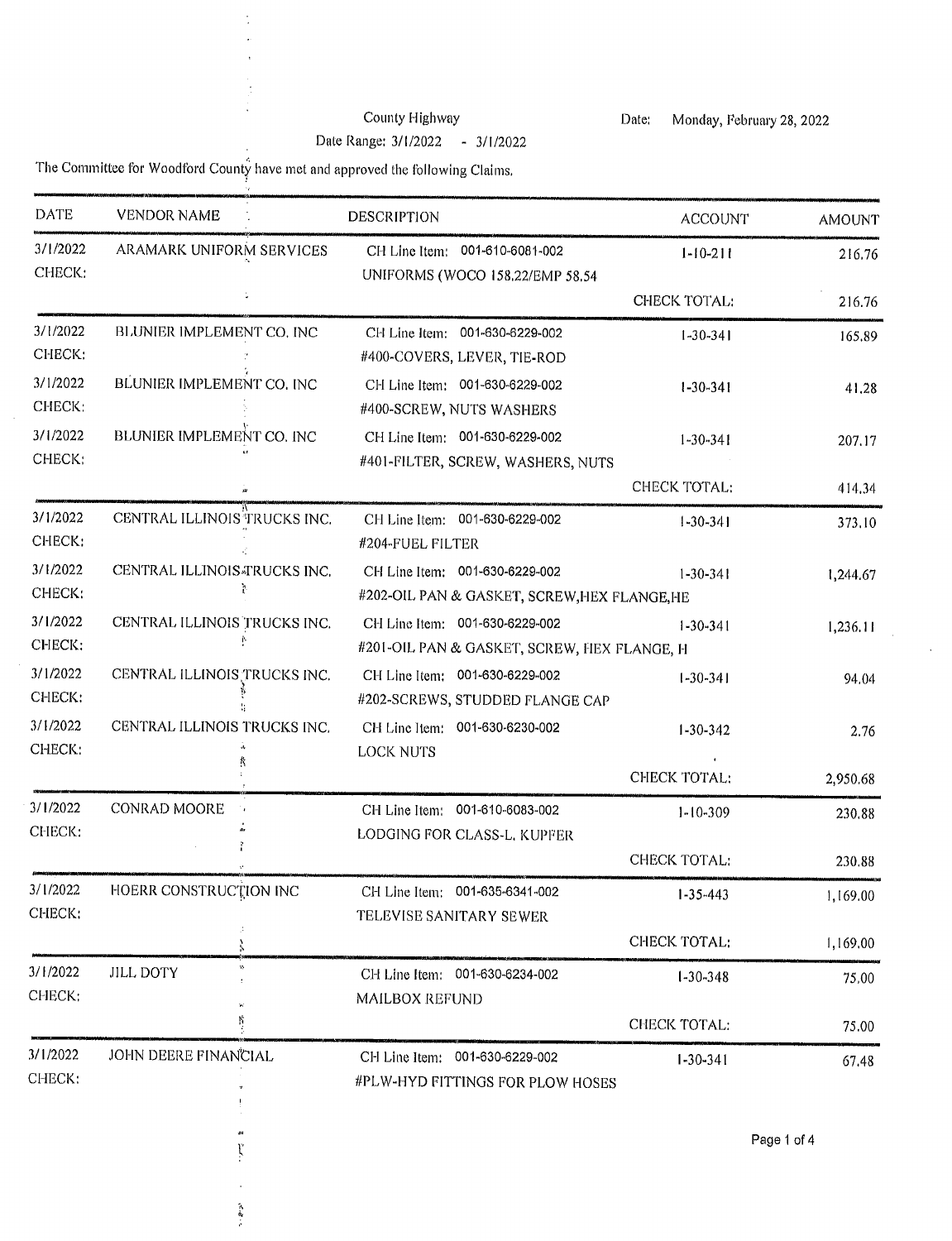| <b>DATE</b>        | <b>VENDOR NAME</b>             | <b>DESCRIPTION</b>                                                           | <b>ACCOUNT</b>      | <b>AMOUNT</b> |
|--------------------|--------------------------------|------------------------------------------------------------------------------|---------------------|---------------|
| 3/1/2022<br>CHECK: | JOHN DEERE FINANCIAL           | 001-630-6229-002<br>CH Line Item:<br>#STK-HYDR QUICK COUPLERS, PLUGS         | $1 - 30 - 341$      | 140,39        |
| 3/1/2022<br>CHECK: | JOHN DEERE FINANCIAL           | CH Line Item: 001-630-6230-002<br>VINYL CLEANER                              | $1 - 30 - 342$      | 10.46         |
|                    |                                |                                                                              | CHECK TOTAL:        | 218.33        |
| 3/1/2022<br>CHECK: | KENYON & ASSOCIATES            | CH Line Item: 001-635-6341-002<br>NEW BUILDING-ARCHITECTS                    | $1 - 35 - 443$      | 890.00        |
|                    |                                |                                                                              | CHECK TOTAL:        | 890.00        |
| 3/1/2022<br>CHECK: | LEE ENTERPRISES-CENTRAL ILLIN  | CH Line Item: 001-610-6079-002<br>SPRING WEIGHT LIMITS 2022                  | $1 - 10 - 207$      | 35,20         |
| 3/1/2022<br>CHECK: | LEE ENTERPRISES-CENTRAL ILLIN  | CH Line Item: 001-610-6079-002<br><b>BID OPENING</b>                         | $1 - 10 - 207$      | 68.80         |
|                    |                                |                                                                              | CHECK TOTAL:        | 104.00        |
| 3/1/2022<br>CHECK: | <b>MATTHEW BURKE</b>           | CH Line Item: 001-630-6234-002<br>MAIL BOX REIMBURSEMENT                     | $1 - 30 - 348$      | 75.00         |
|                    |                                |                                                                              | <b>CHECK TOTAL:</b> | 75.00         |
| 3/1/2022<br>CHECK: | MDSOLUTIONS INC                | CH Line Item: 001-630-6235-002<br>MOWING SIGNS (16) & FLAGGER PADDLE WITH SI | $1 - 30 - 351$      | 1,262.12      |
| 3/1/2022<br>CHECK: | MDSOLUTIONS INC                | CH Line Item: 001-630-6236-002<br>VARIETY OF SIGNS (77)                      | $1 - 30 - 352$      | 1,946.29      |
|                    |                                |                                                                              | CHECK TOTAL:        | 3,208.41      |
| 3/1/2022<br>CHECK: | MENARDS-WASHINGTON             | CH Line Item: 001-630-6234-002<br>POST CAP LIGHT-REPLACEMENT                 | $1 - 30 - 348$      | 12.91         |
|                    |                                |                                                                              | CHECK TOTAL:        | 12.91         |
| 3/1/2022<br>CHECK: | MIDWEST REPAIR INC<br>à.       | CH Line Item: 001-630-6229-002<br>#201-REAR FLAT TIRE                        | $1 - 30 - 341$      | 48.99         |
|                    |                                |                                                                              | CHECK TOTAL:        | 48.99         |
| 3/1/2022<br>CHECK: | MINONK AUTO PARTS              | CH Line Item: 001-630-6229-002<br>#STK-OIL FILTERS (4)                       | $1 - 30 - 341$      | 305.80        |
| 3/1/2022<br>CHECK: | MINONK AUTO PARTS              | CH Line Item: 001-630-6229-002<br>#STK-WIPER BLADES                          | $1 - 30 - 341$      | 32.18         |
| 3/1/2022<br>CHECK: | MINONK AUTO PARTS              | CH Line Item: 001-630-6229-002<br>#STK-WIPERS                                | $1 - 30 - 341$      | 42.60         |
| 3/1/2022<br>CHECK: | <b>MINONK AUTO PARTS</b><br>N, | CH Line Item: 001-630-6229-002<br>#017-AIR FILTER                            | $1 - 30 - 341$      | 24.76         |
| 3/1/2022<br>CHECK: | MINONK AUTO PARTS              | CH Line Item: 001-630-6229-002<br>#STK-AIR FILTER                            | $1 - 30 - 341$      | 42.99         |
|                    |                                |                                                                              |                     | Page 2 of 4   |
|                    |                                |                                                                              |                     |               |

 $\ddot{\phantom{0}}$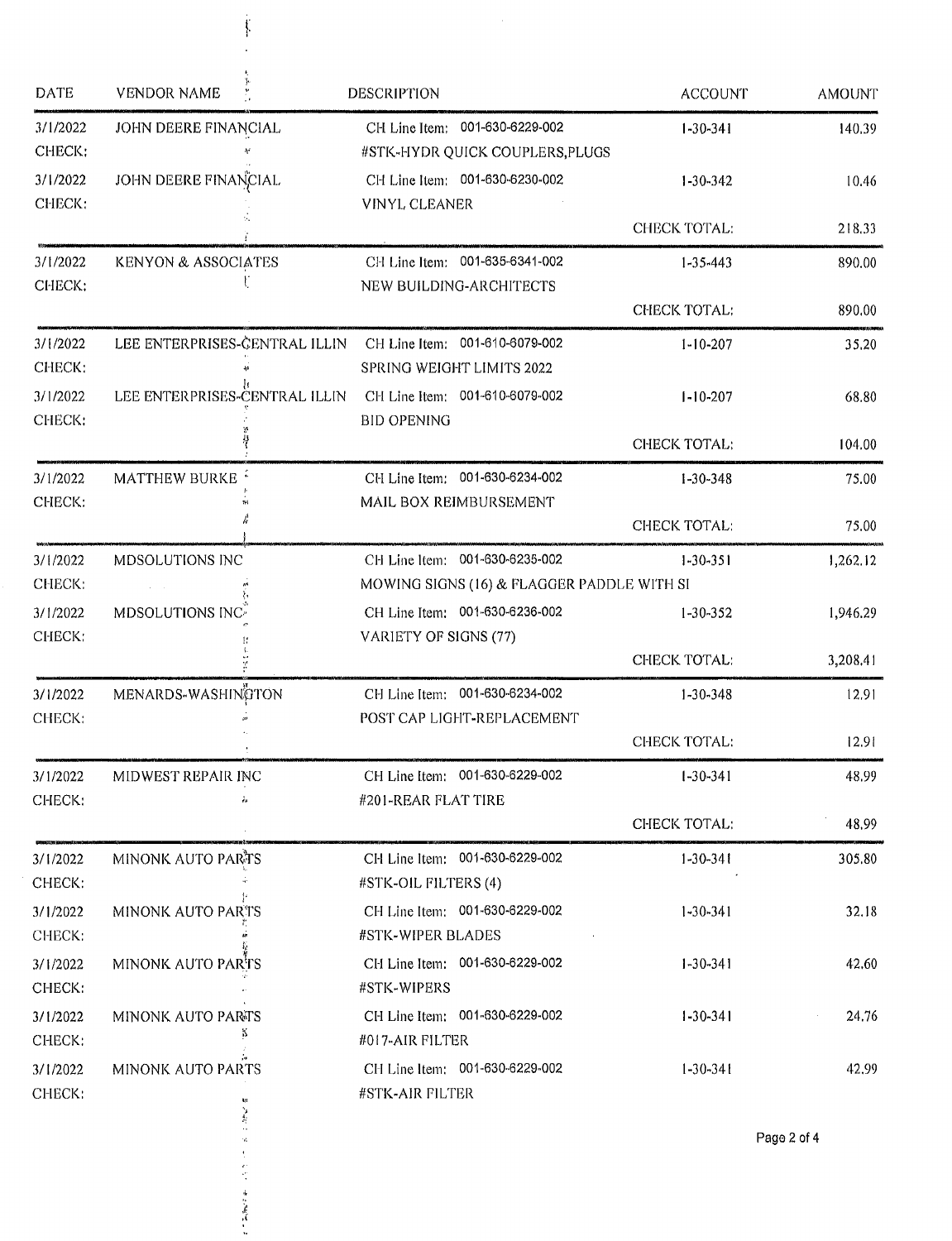| <b>AMOUNT</b> | <b>ACCOUNT</b>      | DESCRIPTION                                                            | <b>VENDOR NAME</b>            | <b>DATE</b>        |
|---------------|---------------------|------------------------------------------------------------------------|-------------------------------|--------------------|
| 7.81          | $1 - 30 - 342$      | CH Line Item: 001-630-6230-002<br>SILICONE GASKET MAKER                | <b>MINONK AUTO PARTS</b>      | 3/1/2022<br>CHECK: |
| 30,00         | $1 - 30 - 342$      | CH Line Item: 001-630-6230-002<br>TIRE GAUGE                           | MINONK AUTO PARTS             | 3/1/2022<br>CHECK: |
| 142.89        | $1 - 30 - 342$      | CH Line Item: 001-630-6230-002<br>ANTIFREEZE (11)                      | <b>MINONK AUTO PARTS</b>      | 3/1/2022<br>CHECK: |
| 629.03        | CHECK TOTAL:        |                                                                        |                               |                    |
| 385.92        | $1 - 10 - 211$      | CH Line Item: 001-610-6081-002<br>PEST CONTROL (1 YR)                  | ORKIN                         | 3/1/2022<br>CHECK: |
| 385.92        | CHECK TOTAL:        |                                                                        |                               |                    |
| 158.75        | $1 - 10 - 308$      | CH Line Item: 001-610-6082-002<br>RIBBON, TONER, PENS, POST ITS, PAPER | QUILL CORPORATION             | 3/1/2022<br>CHECK: |
| 158.75        | CHECK TOTAL:        |                                                                        |                               |                    |
| 83.98         | $1 - 30 - 342$      | CH Line Item: 001-630-6230-002<br>ANTI-FREEZE (2)                      | RAINBO OIL COMPANY            | 3/1/2022<br>CHECK: |
| 83.98         | <b>CHECK TOTAL:</b> |                                                                        |                               |                    |
| 141.17        | $1 - 10 - 211$      | CH Line Item: 001-610-6081-002<br>STANDARD PAYMENT & IMAGES            | WATTS COPY SYSTEMS INC.       | 3/1/2022<br>CHECK: |
| 141.17        | CHECK TOTAL:        |                                                                        |                               |                    |
| 50.00         | $1 - 10 - 211$      | CH Line Item: 001-610-6081-002<br>DOT PHYSICAL-C SCHLOSSLER            | WEECH CHIROPRACTIC            | 3/1/2022<br>CHECK: |
| 50.00         | CHECK TOTAL:        |                                                                        |                               |                    |
| 240.13        | $1 - 30 - 343$      | CH Line Item: 001-630-6231-002<br>UNLEAD (109 GAL)                     | YODER OIL INC                 | 3/1/2022<br>CHECK: |
| 412.20        | $1 - 30 - 343$      | CH Line Item: 001-630-6231-002<br>DEF-BULK(180 GAL)                    | YODER OIL INC                 | 3/1/2022<br>CHECK: |
| 4,875.46      | $1 - 30 - 343$      | CH Line Item: 001-630-6231-002<br>DIESEL WITH #1 CLEAR (2025 GAL)      | YODER OIL INC                 | 3/1/2022<br>CHECK: |
| 3,666.94      | $1 - 30 - 343$      | CH Line Item: 001-630-6231-002<br>DIESEL WITH #1 CLEAR (1521 GAL)      | $-5 - 5 - 1$<br>YODER OIL INC | 3/1/2022<br>CHECK: |
| 967.12        | $1 - 30 - 343$      | CH Line Item: 001-630-6231-002<br>UNLEADED (439 GAL)                   | YODER OIL INC                 | 3/1/2022<br>CHECK: |
| 10,161.85     | <b>CHECK TOTAL:</b> |                                                                        |                               |                    |

 $\frac{1}{\beta}$ 

计算项目

 $\begin{array}{c} 1 \\ 1 \\ 1 \end{array}$  $\frac{d\mathbf{y}}{d\mathbf{x}}$   $\mathcal{A}^{\mathcal{A}}$ 

 $\bar{\beta}$ 

 $\mathcal{L}$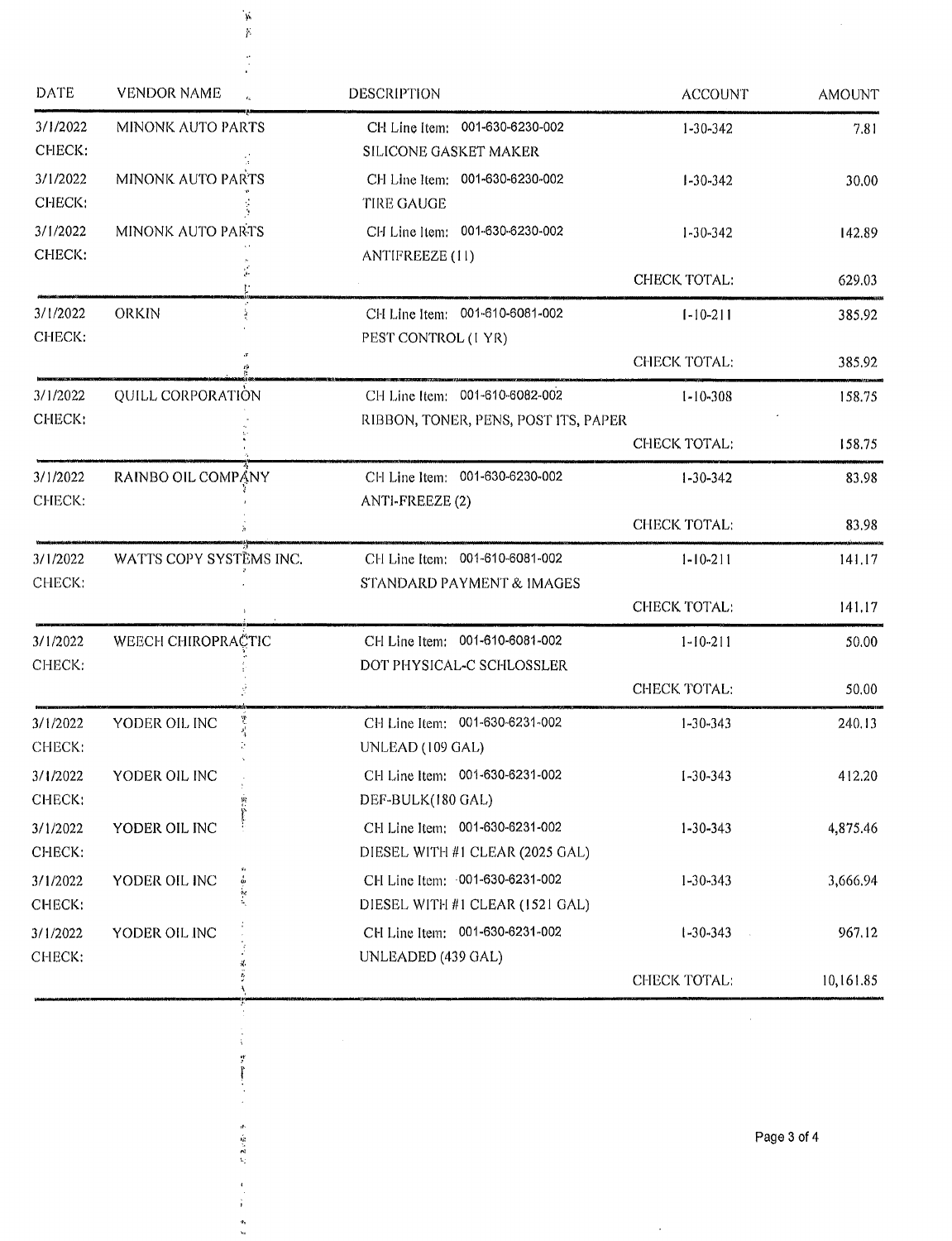| $\mathsf{DATE}$ | VENDOR NAME | $\frac{1}{2}$<br><b>DESCRIPTION</b> | ACCOUNT                                                         | <b>AMOUNT</b>          |
|-----------------|-------------|-------------------------------------|-----------------------------------------------------------------|------------------------|
|                 |             | $\frac{1}{24}$<br>$\pmb{u}$         | TOTAL CLAIMS:                                                   | 21,225.00              |
|                 |             | 经济工                                 | Approved by                                                     |                        |
|                 |             |                                     | $\tau$ , and a set of the contract and a set of the contraction | $\sim 100$ m s $^{-1}$ |
|                 |             | 医血管内障                               | County Engineer                                                 |                        |
|                 |             |                                     | Submitted for approval.                                         |                        |
|                 |             |                                     |                                                                 |                        |
|                 |             | 医阿尔伯氏                               | DATED: Monday, February 28, 2022                                |                        |
|                 |             | è                                   |                                                                 |                        |
|                 |             | 医后叶                                 |                                                                 |                        |
|                 |             |                                     |                                                                 |                        |
|                 |             | $\omega$ , and that                 |                                                                 |                        |
|                 |             | $\mathbf{g}$                        |                                                                 |                        |
|                 |             | $\mathbb{P}^1$                      |                                                                 |                        |
|                 |             |                                     |                                                                 |                        |
|                 |             |                                     |                                                                 |                        |
|                 |             | ŷ.                                  |                                                                 |                        |
|                 |             |                                     |                                                                 |                        |
|                 |             |                                     |                                                                 |                        |
|                 |             | $\zeta$                             |                                                                 |                        |
|                 |             |                                     |                                                                 |                        |
|                 |             |                                     |                                                                 |                        |
|                 |             |                                     |                                                                 |                        |
|                 |             | ø,                                  |                                                                 |                        |
|                 | $\epsilon$  | $\frac{1}{\sqrt{6}}$                |                                                                 |                        |
|                 |             |                                     |                                                                 |                        |
|                 |             | $\mathcal{P}$<br>ţ.                 |                                                                 |                        |
|                 |             | $\lambda$<br>ţ,                     |                                                                 |                        |
|                 |             |                                     |                                                                 |                        |
|                 |             |                                     |                                                                 |                        |
|                 |             |                                     | Page 4 of 4                                                     |                        |
|                 |             |                                     |                                                                 |                        |
|                 |             |                                     |                                                                 |                        |

 $\mathcal{F}(\mathcal{F})$ 

 $\bar{\beta}$  $\hat{\mathbf{A}}$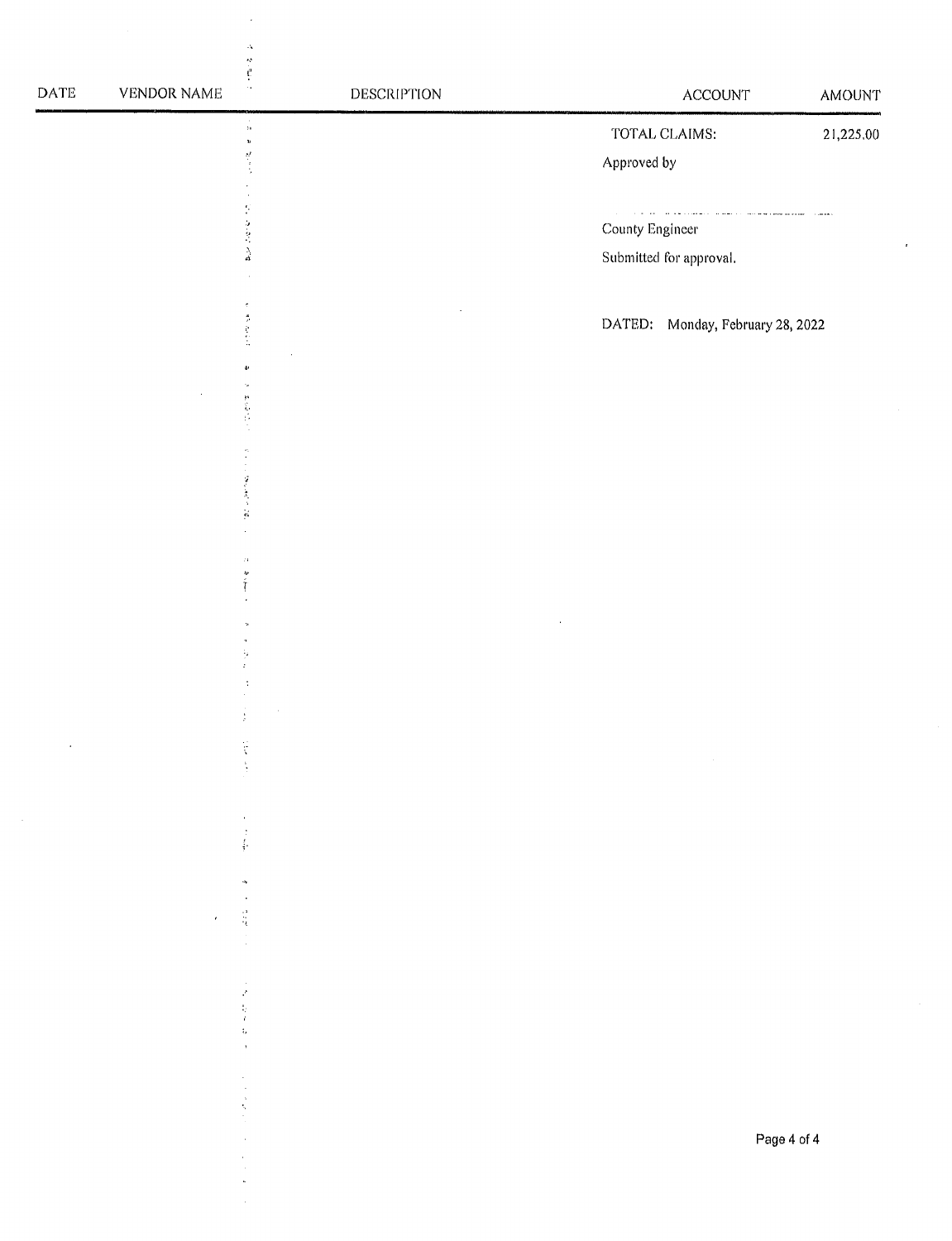# County Bridge

Monday, February 28, 2022 Date:

Date Range: 3/1/2022 - 3/1/2022

The Committee for Woodford County have met and approved the following Claims.

 $\bar{\omega}$  $\omega$  $\ddot{\phantom{a}}$ 

 $\hat{\mathcal{Z}}_t$ 

 $\vec{r}$ 

 $\frac{3}{3}$ 

 $\hat{\mathcal{A}}$  $\frac{\hbar}{2}$  $\ddot{\phantom{a}}$ 

| <b>DATE</b>        | <b>VENDOR NAME</b><br>$\ddot{\phantom{a}}$ | DESCRIPTION                                                      | <b>ACCOUNT</b>                             | <b>AMOUNT</b> |
|--------------------|--------------------------------------------|------------------------------------------------------------------|--------------------------------------------|---------------|
| 3/1/2022<br>CHECK: | WENDLER ENGINEERING, INC.                  | CH Line Item: 002-605-6050-002<br><b>BRIDGE INSPECTIONS (2)</b>  | 2-05-000050                                | 550.00        |
| 3/1/2022<br>CHECK: | WENDLER ENGINEERING, INC.                  | CH Line Item: 002-650-6513-002<br>SEC 21-00177-00-DR-ENGINEERING | 2-50-001771                                | 1,990.50      |
| 3/1/2022<br>CHECK: | WENDLER ENGINEERING, INC.                  | CH Line Item: 002-670-6903-002<br>SEC 21-13120-77-BR-ENGINEERING | 2-70-131201                                | 2,567.00      |
|                    |                                            |                                                                  | CHECK TOTAL:                               | 5,107.50      |
|                    |                                            |                                                                  | TOTAL CLAIMS:<br>Approved by               | 5,107.50      |
|                    | $\frac{1}{2}$                              |                                                                  | County Engineer<br>Submitted for approval. |               |
|                    |                                            |                                                                  | DATED:<br>Monday, February 28, 2022        |               |
|                    |                                            |                                                                  |                                            |               |
|                    |                                            |                                                                  |                                            |               |
|                    |                                            |                                                                  |                                            |               |
|                    | į                                          |                                                                  |                                            |               |
|                    |                                            | $\pmb{\cdot}$                                                    | $\bar{z}$                                  |               |
|                    | ć                                          |                                                                  |                                            |               |
|                    | $\frac{1}{\sqrt{2}}$                       |                                                                  | Page 1 of 1                                |               |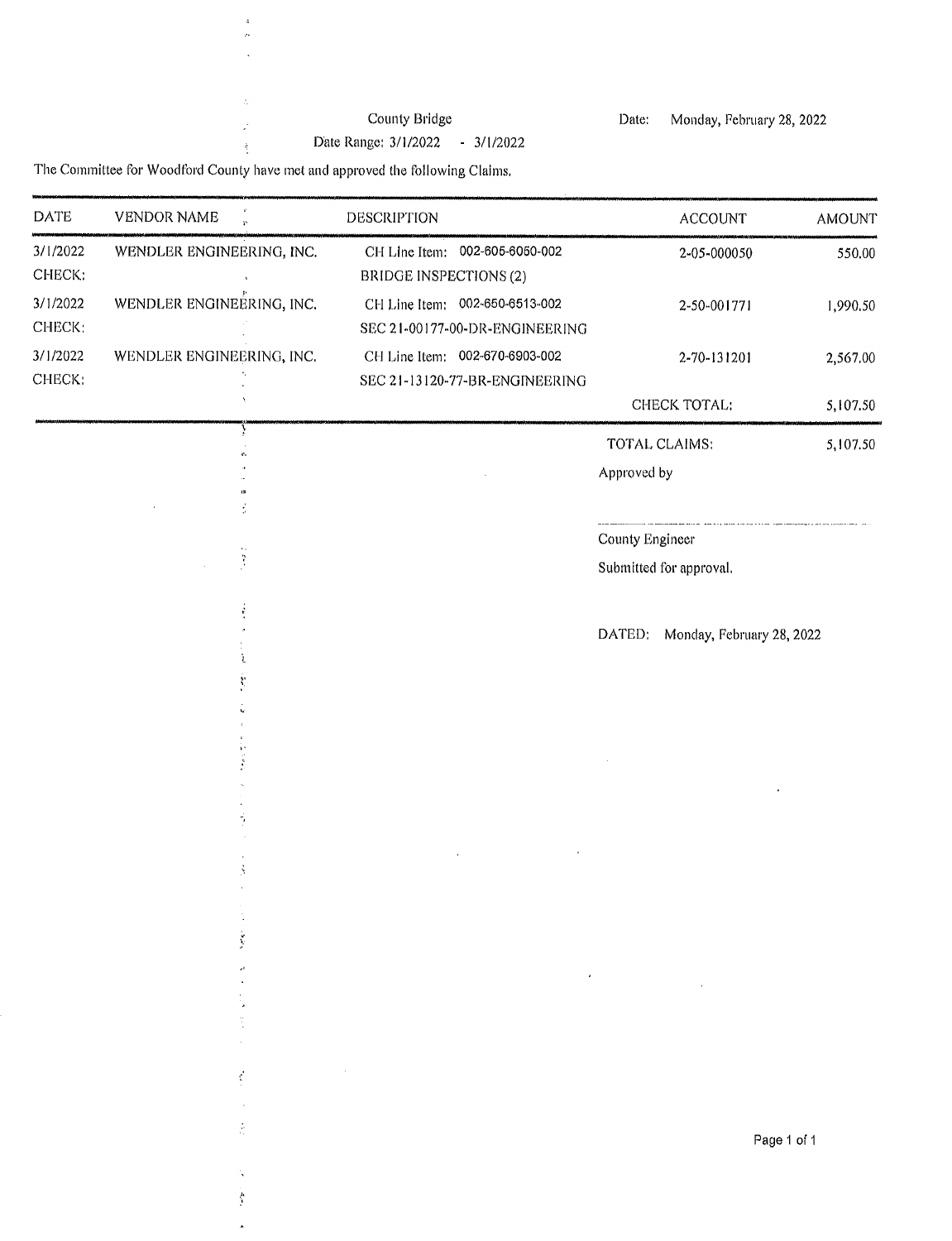# Matching

 $\sim$ 

Date Range:  $3/1/2022 - 3/1/2022$ 

Date: Monday, February 28, 2022

The Committee for Woodford County have met and approved the following Claims.

 $\begin{array}{c} 0 \\ 0 \\ 1 \end{array}$ 

 $\bar{\nu}$  $\bar{z}$ 

 $\hat{\mathcal{L}}$ 

 $\ddot{\phantom{1}}$ à.

| DATE               | <b>VENDOR NAME</b>         | DESCRIPTION                                                      | ACCOUNT                                                                                                                                                                                                                                          | AMOUNT    |
|--------------------|----------------------------|------------------------------------------------------------------|--------------------------------------------------------------------------------------------------------------------------------------------------------------------------------------------------------------------------------------------------|-----------|
| 3/1/2022<br>CHECK: | CLOUDPOINT GEOSPATIAL, INC | CH Line Item: 003-605-6051-002<br>SEC 20-00175 ASSET MANAGEMENT  | 3-05-000051                                                                                                                                                                                                                                      | 2,311.15  |
|                    |                            |                                                                  | CHECK TOTAL:                                                                                                                                                                                                                                     | 2,311.15  |
| 3/1/2022<br>CHECK: | HUTCHISON ENGINEERING, INC | CH Line Item: 003-640-6328-002<br>SEC 16-00091-01-PV-ENGINEERING | 3-40-910011                                                                                                                                                                                                                                      | 13,031.08 |
|                    | Ć,                         |                                                                  | CHECK TOTAL:                                                                                                                                                                                                                                     | 13,031.08 |
|                    | y                          |                                                                  | TOTAL CLAIMS:                                                                                                                                                                                                                                    | 15,342.23 |
|                    |                            |                                                                  | Approved by                                                                                                                                                                                                                                      |           |
|                    | $\mathcal{A}$              |                                                                  | the company of the company of the company of the company of the company of the company of the company of the company of the company of the company of the company of the company of the company of the company of the company<br>County Engineer |           |
|                    |                            |                                                                  | Submitted for approval.                                                                                                                                                                                                                          |           |
|                    | ŵ                          |                                                                  |                                                                                                                                                                                                                                                  |           |
|                    | ŵ.                         |                                                                  | DATED:<br>Monday, February 28, 2022                                                                                                                                                                                                              |           |
|                    | У                          |                                                                  |                                                                                                                                                                                                                                                  |           |
|                    |                            |                                                                  |                                                                                                                                                                                                                                                  |           |
|                    | æ.<br>Й                    |                                                                  |                                                                                                                                                                                                                                                  |           |
|                    | $\Lambda^+$                |                                                                  |                                                                                                                                                                                                                                                  |           |
|                    |                            |                                                                  |                                                                                                                                                                                                                                                  |           |
|                    | v                          |                                                                  |                                                                                                                                                                                                                                                  |           |
|                    | þ.                         |                                                                  |                                                                                                                                                                                                                                                  |           |
|                    | á e                        |                                                                  |                                                                                                                                                                                                                                                  |           |
|                    | A,                         |                                                                  |                                                                                                                                                                                                                                                  |           |
|                    |                            |                                                                  |                                                                                                                                                                                                                                                  |           |
|                    | I                          |                                                                  |                                                                                                                                                                                                                                                  |           |
|                    |                            |                                                                  | Page 1 of 1                                                                                                                                                                                                                                      |           |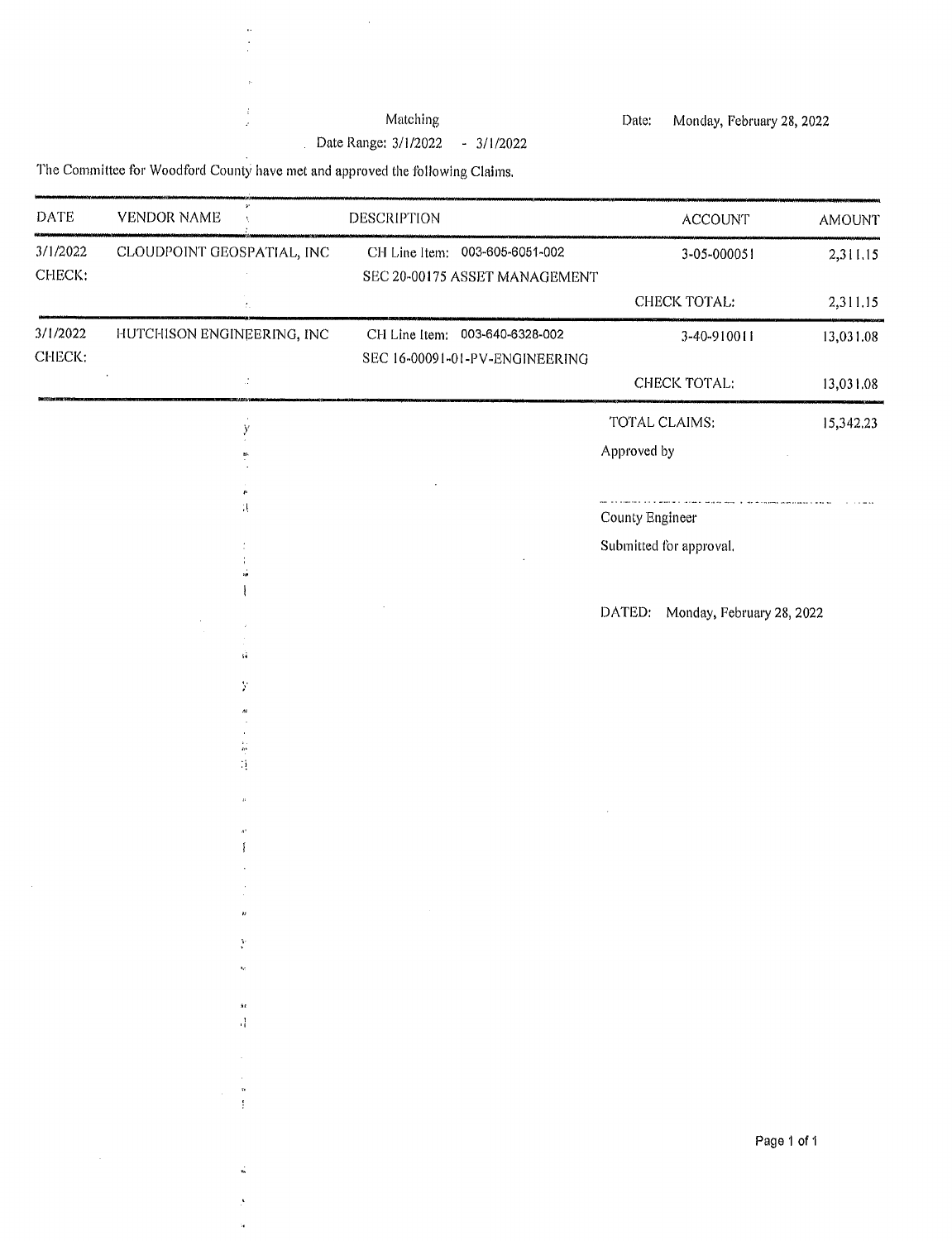#### Motor Fuel Tax Date Range: 3/1/2022 - 3/1/2022

Date: Monday, February 28, 2022

 $\mathbf{u}^{\dagger}$ 

The Committee for Woodford County have met and approved the following Claims.

 $\hat{t}$ 

 $\hat{\boldsymbol{\beta}}$  $\frac{1}{2}$ 

 $\frac{1}{2}$ 

 $\overset{\circ}{\chi}$  $\bar{\mathbf{q}}$ 

| <b>DATE</b>        | VENDOR NAME              | <b>DESCRIPTION</b>                                       | <b>ACCOUNT</b>                                                            | AMOUNT      |
|--------------------|--------------------------|----------------------------------------------------------|---------------------------------------------------------------------------|-------------|
| 3/1/2022<br>CHECK: | COMPASS MINERALS AMERICA | CH Line Item: 005-630-6301-002<br>BULK SALT (308.36 TON) | $5 - 30 - 2218$                                                           | 20,179.08   |
| 3/1/2022<br>CHECK: | COMPASS MINERALS AMERICA | CH Line Item: 005-630-6301-002<br>BULK SALT (259.74 TON) | $5 - 30 - 2218$                                                           | 16,997.39   |
| 3/1/2022<br>CHECK: | COMPASS MINERALS AMERICA | CH Line Item: 005-630-6301-002<br>BULK SALT (44.79 TON)  | $5 - 30 - 2218$                                                           | 2,931.06    |
|                    |                          |                                                          | CHECK TOTAL:                                                              | 40,107.53   |
|                    | Y<br>м                   |                                                          | TOTAL CLAIMS:                                                             | 40,107.53   |
|                    | 23                       |                                                          | Approved by                                                               |             |
|                    |                          |                                                          | a concerta del comunicación de la concerta de la calif<br>County Engineer |             |
|                    |                          |                                                          | Submitted for approval.                                                   |             |
|                    | $\cdot$                  |                                                          | DATED:<br>Monday, February 28, 2022                                       |             |
|                    |                          |                                                          |                                                                           |             |
|                    | yn<br>D<br>뗖             |                                                          |                                                                           |             |
|                    |                          |                                                          |                                                                           |             |
|                    | Ą.                       |                                                          |                                                                           |             |
|                    |                          |                                                          |                                                                           |             |
|                    |                          |                                                          |                                                                           |             |
|                    |                          |                                                          |                                                                           |             |
|                    |                          |                                                          |                                                                           |             |
|                    |                          |                                                          |                                                                           |             |
|                    |                          |                                                          |                                                                           |             |
|                    |                          |                                                          |                                                                           |             |
|                    |                          |                                                          |                                                                           |             |
|                    |                          |                                                          |                                                                           |             |
|                    |                          |                                                          |                                                                           |             |
|                    |                          |                                                          |                                                                           | Page 1 of 1 |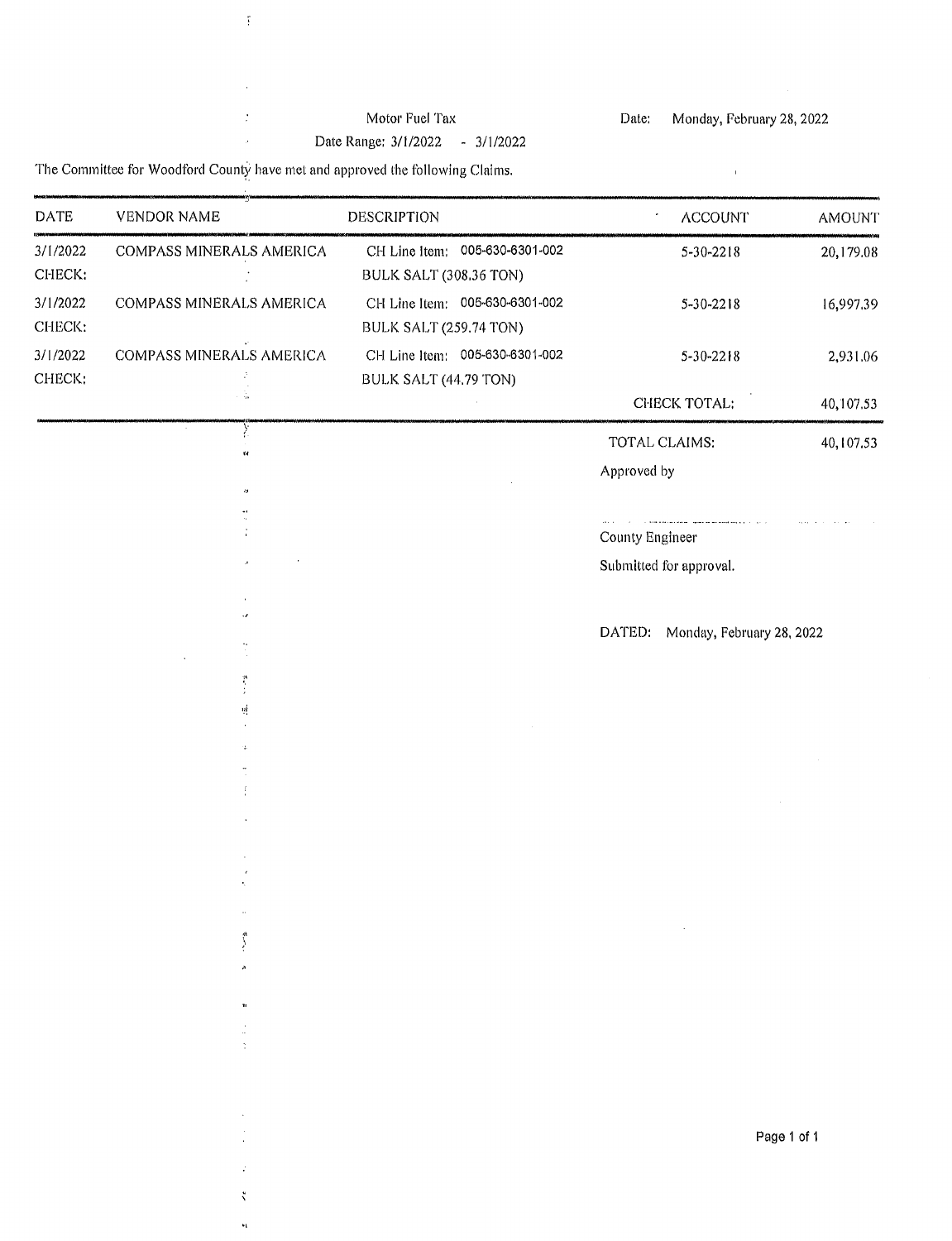# Township Motor Fuel Tax

Date: Monday, February 28, 2022

Date Range: 3/1/2022 - 3/1/2022

The Committee for Woodford County have met and approved the following Claims.

 $\theta$  $\hat{\mathcal{A}}$ 

 $\hat{\mathcal{L}}$ 

 $\frac{1}{2}$ 

÷, ò.

| DATE               | <b>VENDOR NAME</b>           | <b>DESCRIPTION</b>                                                | <b>ACCOUNT</b>                      | AMOUNT    |
|--------------------|------------------------------|-------------------------------------------------------------------|-------------------------------------|-----------|
| 3/1/2022<br>CHECK: | ERA VALDIVIA CONTRACTOR, INC | CH Line Item: 006-630-6280-002<br>SEC 20-17150-77-BR-CONSTRUCTION | 6-30-172200                         | 10,000.00 |
|                    |                              |                                                                   | CHECK TOTAL:                        | 10,000.00 |
| 3/1/2022<br>CHECK: | MAURER STUTZ, INC.           | CH Line Item: 006-630-6280-002<br>SEC 20-17150-77-BR ENGINEERING  | 6-30-172100                         | 645.84    |
|                    |                              |                                                                   | CHECK TOTAL:                        | 645.84    |
|                    | У                            |                                                                   | TOTAL CLAIMS:                       | 10,645.84 |
|                    | $\frac{1}{2}$                |                                                                   | Approved by                         |           |
|                    | P<br>Ą.                      |                                                                   |                                     |           |
|                    |                              |                                                                   | County Engineer                     |           |
|                    |                              |                                                                   | Submitted for approval.             |           |
|                    | $\phi$<br>$\langle$          |                                                                   |                                     |           |
|                    |                              |                                                                   | DATED:<br>Monday, February 28, 2022 |           |
|                    | d)                           |                                                                   |                                     |           |
|                    |                              |                                                                   |                                     |           |
|                    | У                            |                                                                   |                                     |           |
|                    |                              |                                                                   |                                     |           |
|                    | 전<br>Ń.                      |                                                                   |                                     |           |
|                    |                              |                                                                   |                                     |           |
|                    |                              |                                                                   |                                     |           |
|                    | Æ                            |                                                                   |                                     |           |
|                    |                              |                                                                   |                                     |           |
|                    |                              |                                                                   |                                     |           |
|                    |                              |                                                                   |                                     |           |
|                    | Ņ                            |                                                                   |                                     |           |
|                    | 防水                           |                                                                   |                                     |           |
|                    | Ą                            |                                                                   |                                     |           |
|                    |                              |                                                                   |                                     |           |
|                    |                              |                                                                   |                                     |           |
|                    | è,<br>í                      |                                                                   |                                     |           |
|                    |                              |                                                                   |                                     |           |
|                    |                              |                                                                   | Page 1 of 1                         |           |
|                    | $\boldsymbol{r}$             |                                                                   |                                     |           |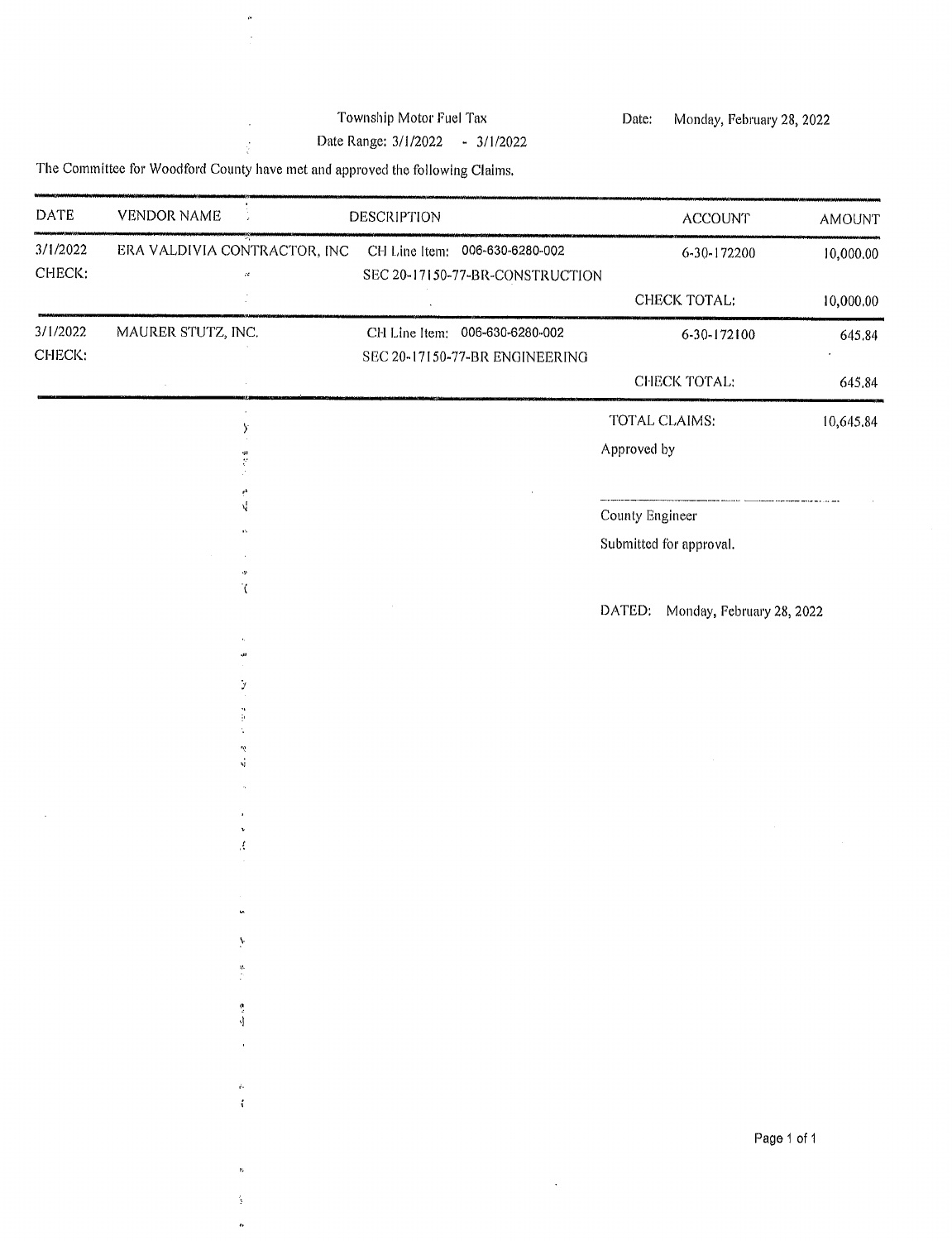# Township Bridge

Monday, February 28, 2022 Date:

 $\mathcal{L}$ 

Date Range: 3/1/2022 - 3/1/2022

The Committee for Woodford County have met and approved the following Claims.

 $\boldsymbol{\gamma}$  $\ddot{\phantom{a}}$ 

 $\dot{\theta}$  $\bar{\mathbf{r}}$ 

 $\hat{\mathbf{r}}$ 

| $\mathsf{DATE}$ | VENDOR NAME         | DESCRIPTION                          | $\operatorname{ACCOUNT}$            | AMOUNT      |
|-----------------|---------------------|--------------------------------------|-------------------------------------|-------------|
|                 |                     | CH Line Item;<br>$\mathcal{C}$       |                                     |             |
| CHECK.          |                     | ğ.                                   | CHECK TOTAL:                        | $0.00\,$    |
|                 |                     | ŧ                                    |                                     |             |
|                 |                     | $\gamma$                             | TOTAL CLAIMS:                       | $0.00\,$    |
|                 |                     | $\mathbf{t}_i$                       | Approved by                         |             |
|                 |                     |                                      |                                     |             |
|                 |                     | $\mathfrak{t}^{\chi}_{\mathfrak{s}}$ | County Engineer                     |             |
|                 |                     | $\frac{3\pi}{2}$                     | Submitted for approval.             |             |
|                 |                     | $\pmb{h}$                            |                                     |             |
|                 |                     |                                      | DATED:<br>Monday, February 28, 2022 |             |
|                 |                     |                                      |                                     |             |
|                 |                     | $\mathcal{A}$                        |                                     |             |
|                 |                     | $\mathcal{O}_{\mathcal{K}_0}$<br>÷   |                                     |             |
|                 |                     |                                      |                                     |             |
|                 |                     |                                      |                                     |             |
|                 |                     | Ą                                    |                                     |             |
|                 |                     | P                                    |                                     |             |
|                 |                     | $\sum_{i=1}^n$                       |                                     |             |
|                 |                     |                                      |                                     |             |
|                 |                     |                                      |                                     |             |
|                 |                     |                                      |                                     |             |
|                 |                     |                                      |                                     |             |
|                 |                     |                                      |                                     |             |
|                 |                     |                                      |                                     |             |
|                 |                     | łŗ.                                  |                                     |             |
|                 | $\mathcal{A}^{\pm}$ | ł                                    |                                     |             |
|                 |                     |                                      |                                     |             |
|                 |                     | $\frac{9}{\epsilon}$                 |                                     |             |
|                 |                     | $\mathbf{r}_\mathrm{A}$              |                                     |             |
|                 |                     | $\sim 100$                           |                                     |             |
|                 |                     | n,<br>$\epsilon$                     |                                     |             |
|                 |                     |                                      |                                     |             |
|                 |                     |                                      |                                     | Page 1 of 1 |
|                 |                     |                                      |                                     |             |
|                 |                     | ŧ                                    |                                     |             |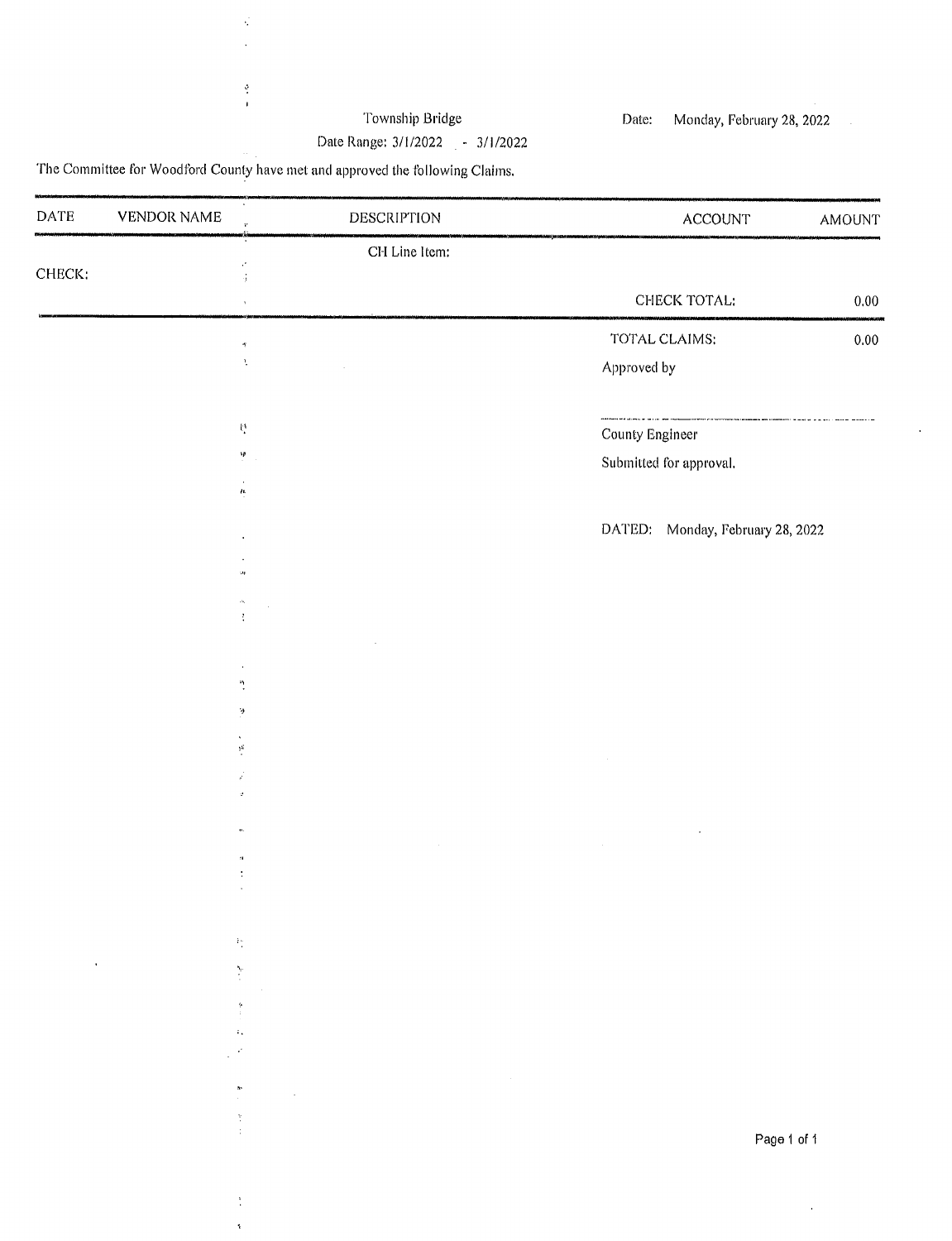# **Woodford County<br>Highway Department**

Øα,



- Chairman Hill and Members of the Woodford County Road & Bridge Committee To:
- Conrad Moore, P.E., County Engineer From:

CC: File

Date: March 2, 2022

Re: March 2022 Agenda Item 8(a) (Material Quotes-Cold Patch)

#### Background:

The Highway Department solicits materials proposals on an annual basis for the procurement various materials for use by the Department in roadway maintenance. Quotations are received for materials that the Department picks up at the pit (FOB Pit) based upon which is most advantageous to the County.

For FOB Pit, all quotations for all groups may be accepted and it will be determined at the time of need, based upon location of the work within the County at that time, which quoted price is most advantageous economically.

#### Purpose:

Having materials on hand and from an available approved source is key to the Department's day-to-day operations.

#### Applicable Rules:

**Woodford County Purchase Ordinance** 

#### Other Information:

The materials quoted on the attached will be paid for using County Highway, line item: 001-630-6308-002 (Surface Maintenance)

The Highway Department received quotes from 2 vendors as summarized on the attached results.

#### Recommendation:

The County Engineer recommends the Road and Bridge Committee accept all quotes as summarized on the attached bid results with a \$10,000 maximum dollar amount purchase of cold patch for the current fiscal year.